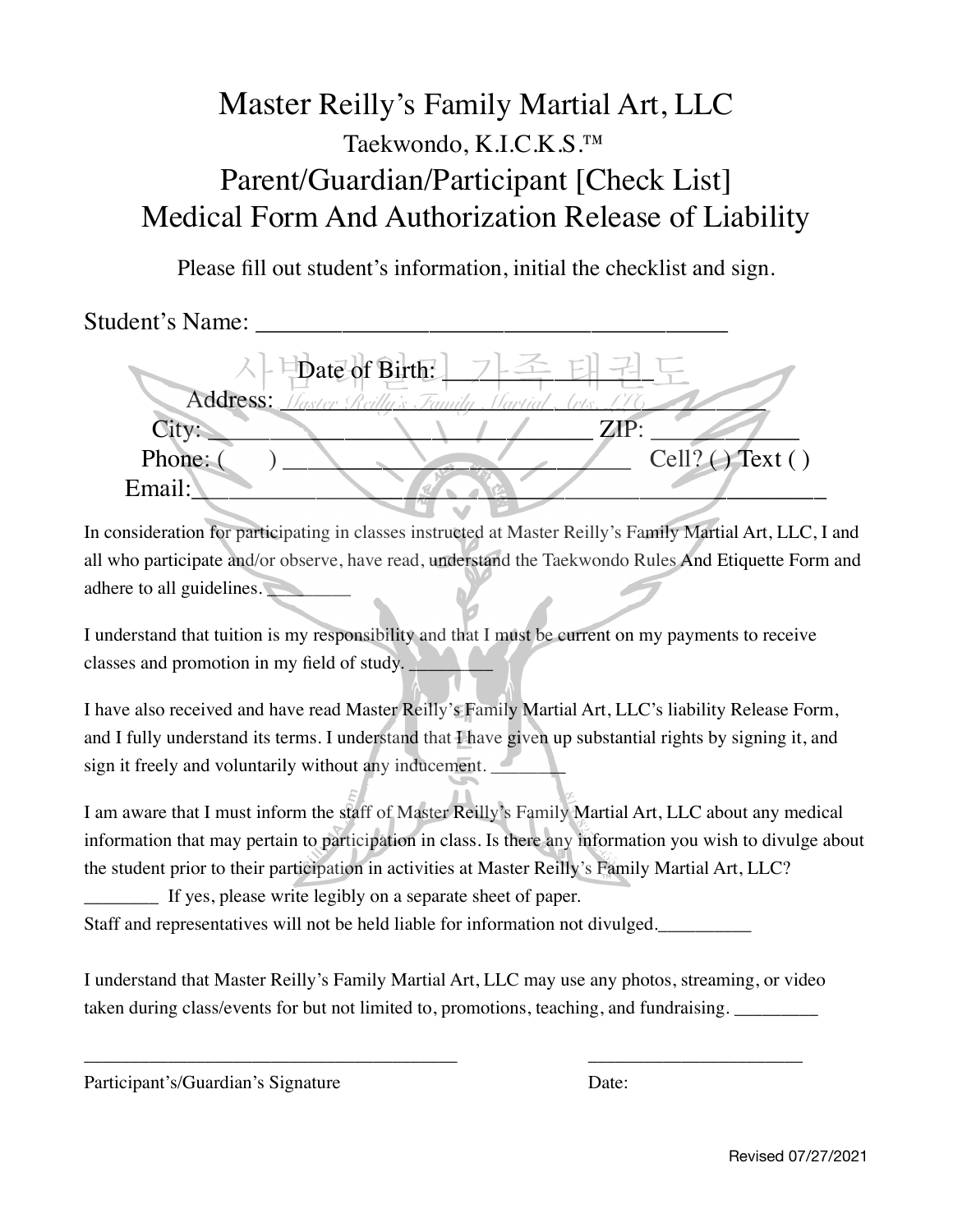In consideration of being allowed to participate in classes or activities at Master Reilly's Family Martial Art, LLC (Any Martial Arts Style), (including related events and activities), the parent/guardian or adult practitioner signing this form acknowledges, appreciates and agrees that the risk of injury from the activities of these programs can be significant, including the potential for permanent paralysis and death, and while particular rules, equipment and personal discipline may reduce the risk, the risk of serious injury does exist. I knowingly and freely assume all such risks, both known and unknown, even if arising from the negligence of the releases or others, and assume full responsibility for my participation; and, I willingly agree to comply with the stated and customary terms and conditions for participation. If, however, I observe an unusual or significant hazard during my child's presence or participation, I will remove my child from participation and bring such to the attention of the nearest instructor immediately; and, I, for myself and my heirs, assigns, guardians, personal representatives and next of kin, hereby releases and hold harmless Master Reilly's Family Martial Art, LLC, instructors, and other participants, sponsoring agencies, booster club, and advertisers ("Releases") , with respect to all and any injury, disability, death, or loss or damage to person or property, whether arising from the negligence of the releases or otherwise, to the fullest extent permitted by law. The individual recognizes that regular attendance is important for individual progress and understands that it is the individual's responsibility to attend the classes. It is further understood that the individual is obligated to make payments regardless of missed classes as long as he/she remains a member of Reilly Family Martial Arts. Voluntary end of membership must be communicated to Master Reilly whether verbally or otherwise. Failure to do so will result in continued billing and is highly disrespectful to the Master and Instructors as well as the Dojung as a whole. The individual understands that during the course of instruction, independent contractors and instructors of the school and/or other authorized personnel will be engaged in a course conducting physical contact, of which he/she gives full consent to such contact as required by training. I UNDERSTAND and AGREE that Master Reilly's Family Martial Art, LLC will not be held liable for any injuries, damages or losses NOT caused by or resulting from negligence of the owner(s), operators, or person(s) in charge of the establishment, or their agents, assistants and/or employees. Because of the physical demand of the class instruction, the individual understands he/she must be in good physical condition to participate in the said course, instructions and exercises. To that end, the individual acknowledges he/she is in good health and not suffering from any ailments that would adversely affect that individual, instructor, or third parties. Any health concerns must be made known to the staff prior to joining in class. All above information I have provided above is true and accurate to the best of my knowledge for me or for whom I am guardian over. I HAVE READ THIS RELEASE OF LIABILITY AND ASSUMPTION OF RISK AGREEMENT, FULLY UNDERSTAND ITS TERMS, UNDERSTAND THAT I HAVE GIVEN UP SUBSTANTIAL RIGHTS BY SIGNING IT, AND SIGN IT FREELY AND VOLUNTARILY WITHOUT ANY INDUCEMENT. By my signature I certify that I, as parent/legal guardian for the designated participant, or I myself, do consent and agree to his/her release.

\_\_\_\_\_\_\_\_\_\_\_\_\_\_\_\_\_\_\_\_\_\_\_\_\_\_\_\_\_\_\_\_\_\_\_\_\_\_\_\_\_\_\_\_\_\_\_\_ \_\_\_\_\_\_\_\_\_\_\_\_\_\_\_\_\_

Signature Date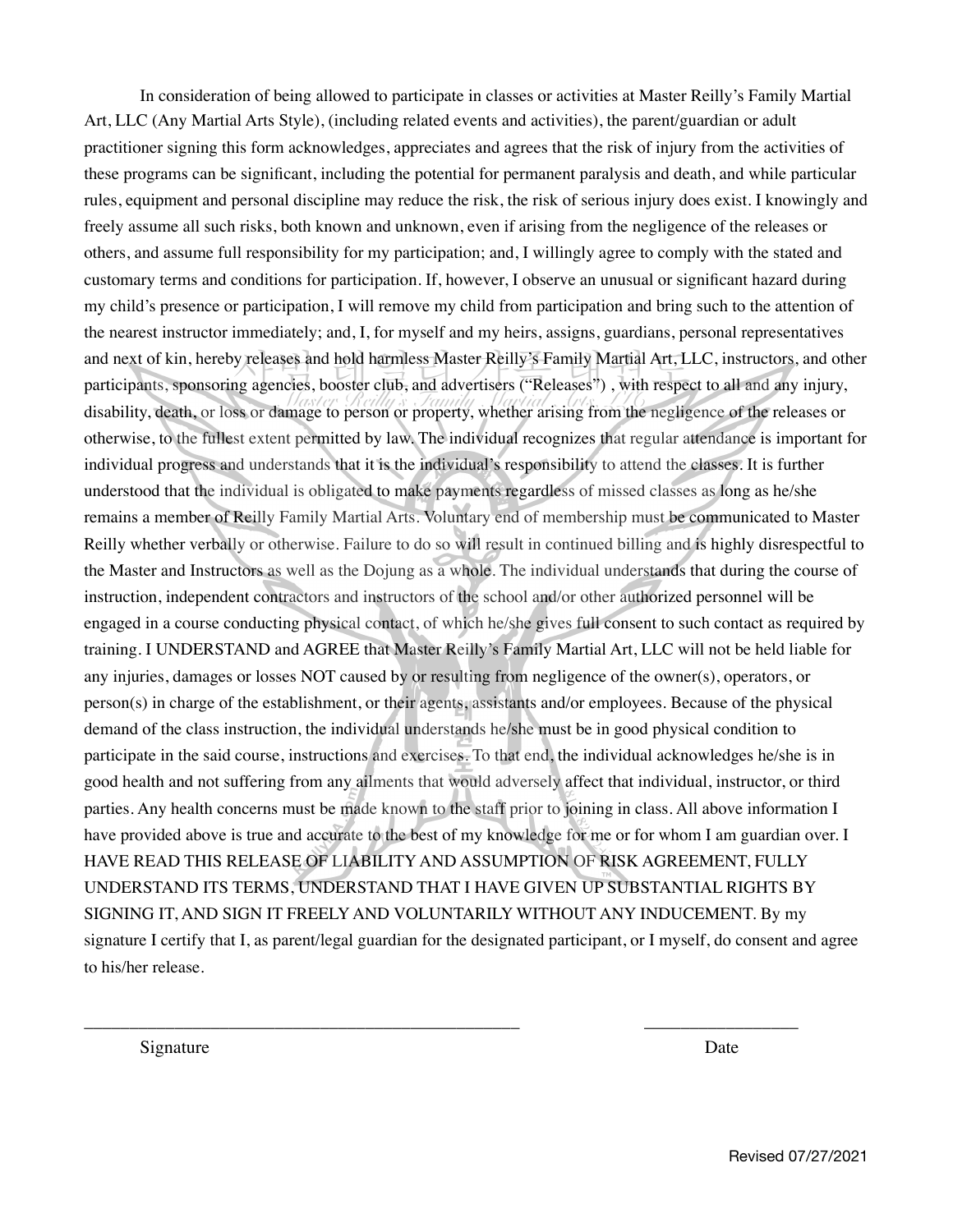In case of emergency, if family physician cannot be reached, I hereby authorize my child to be treated by Certified Emergence Personnel. (ie. EMT, First Responder, E.R. Physician)

| Family Heath Care Provider:                                        |
|--------------------------------------------------------------------|
| Phone:                                                             |
| Address:                                                           |
| 1. In case of emergency contact:                                   |
| Phone: - 사범레일리 가족 태권도                                              |
| 2. In case of emergency contact; if it is Family Hartial Cris. 276 |
| Phone:                                                             |

Please list any allergies/medical problems, including those requiring maintenance medication: If more room needed, please complete on a separate sheet of paper. If none, or you wish not to share any medical information, please check here and continue to sign the bottom of the page.

| <b>Diagnosis</b> | <b>Medication</b> | <b>Dosage</b> | <b>Frequency</b> |
|------------------|-------------------|---------------|------------------|
|                  |                   |               |                  |
|                  |                   |               |                  |
|                  |                   | --<br>E.      |                  |
|                  |                   | 견             |                  |
|                  |                   | lino.         |                  |

The purpose of the above listed information is to ensure that medical personnel have details of any medical problem that may interfere with or alter treatment.

Date of last Tetanus Toxoid Booster: (Please indicate year) If unknown, please list as current or not given.

\_\_\_\_\_\_\_\_\_\_\_\_\_\_\_\_\_\_\_\_\_\_\_\_\_\_\_\_\_\_\_\_\_\_ \_\_\_\_\_\_\_\_\_\_\_\_\_\_\_\_

Printed name of participant/guardian's:

\_\_\_\_\_\_\_\_\_\_\_\_\_\_\_\_\_\_\_\_\_\_\_\_\_\_\_\_\_\_\_

\_\_\_\_\_\_\_\_\_\_\_\_\_\_\_\_\_\_\_\_\_\_\_\_\_

Signature Date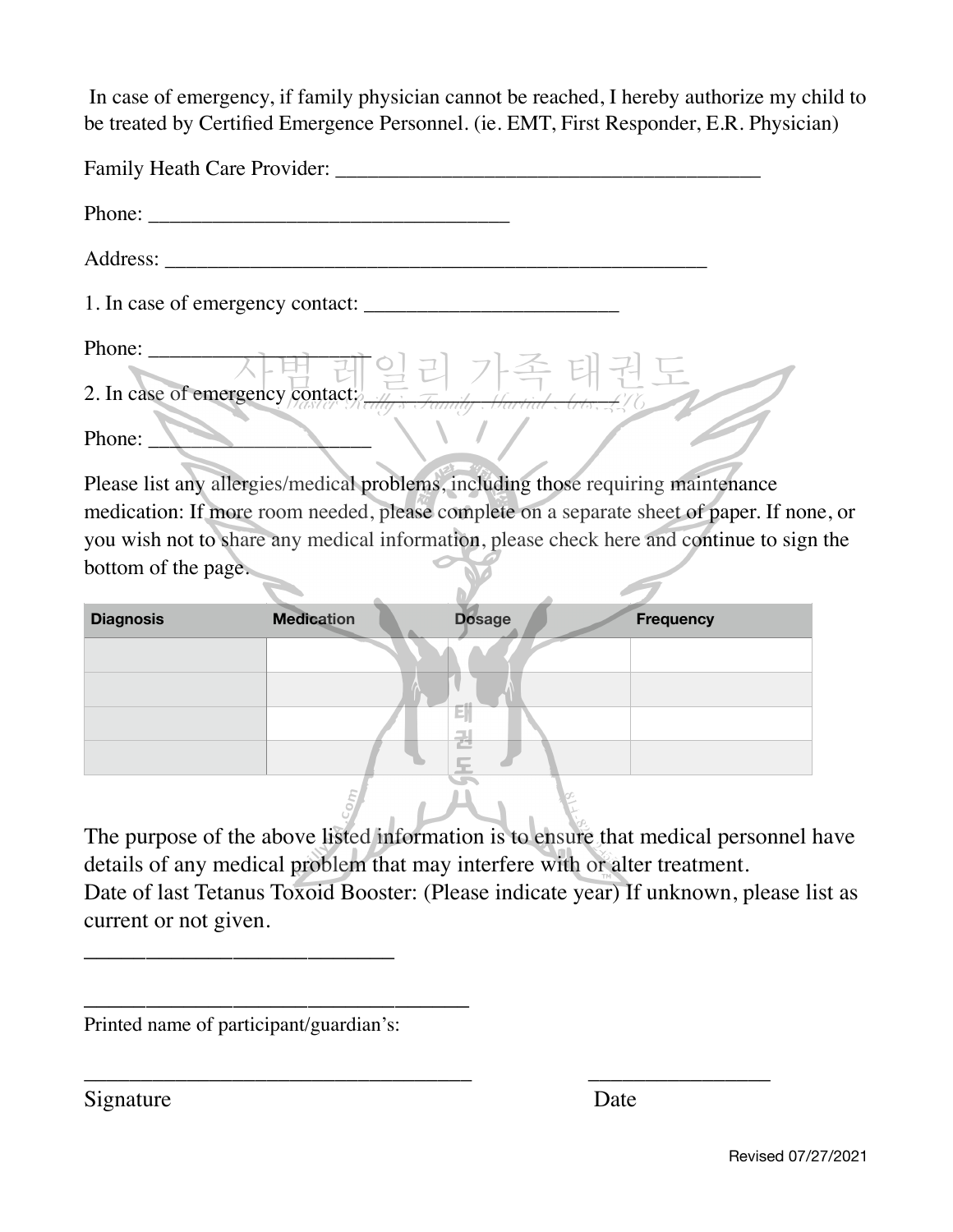## **Master Reilly's Family Martial Art, LLC Programs and Tuition Agreement (Branch)**

## **Olympic Taekwondo**

**1 Class Each Week \$50 Each Month For Individual \$90 For 2 Family Members \$120 For 3 Family Members \$140 For 4 Family Members \$150 For 5 Or More Family Members**  Must be signed off by Master Reilly

**Individual Pricing: \$15 Each Class Per Student** 

**\_\_First Month \$10 off, with free Uniform\_\_Special Rate? Master Reilly's Signature. The tuition will not be broken down into payments and there will not be any discounts for missed classes. Medical Excuses may apply. The student and/or guardian of the student, take full responsibility of their tuition and understand that it is very dishonorable for the Master or instructor to remind them of their payment of tuition. Failure to pay tuition and/or debts may result in, but is not limited to, not participating, not promoting, and losing membership. Please respect this martial arts facility. Your tuition ensures proper equipment, the highest training for you and your teachers and a clean and well maintained facility.** 

**We all have responsibility in this program!** 

\_\_\_\_\_\_\_\_\_\_\_\_\_\_\_\_\_\_\_\_\_\_\_\_\_\_\_\_\_\_\_\_\_\_\_\_\_\_\_\_\_\_\_\_\_\_\_\_ \_\_\_\_\_\_\_\_\_\_\_\_\_\_\_\_\_

Signature  $5$  Date

Master Reilly's Family Martial Arts, LLC is trademarked, its program Jr. K.I.C.K.S. K.I.C.K.S. Sonic Jiu jitsu and MMA, are solely and fully the ownership of Master Reilly's Family Martial Arts, LLC. Any use of these programs names, materials, training, instruction, information, logo publication or sale without the written consent of the LLC members is prohibited. All Rights Reserved.